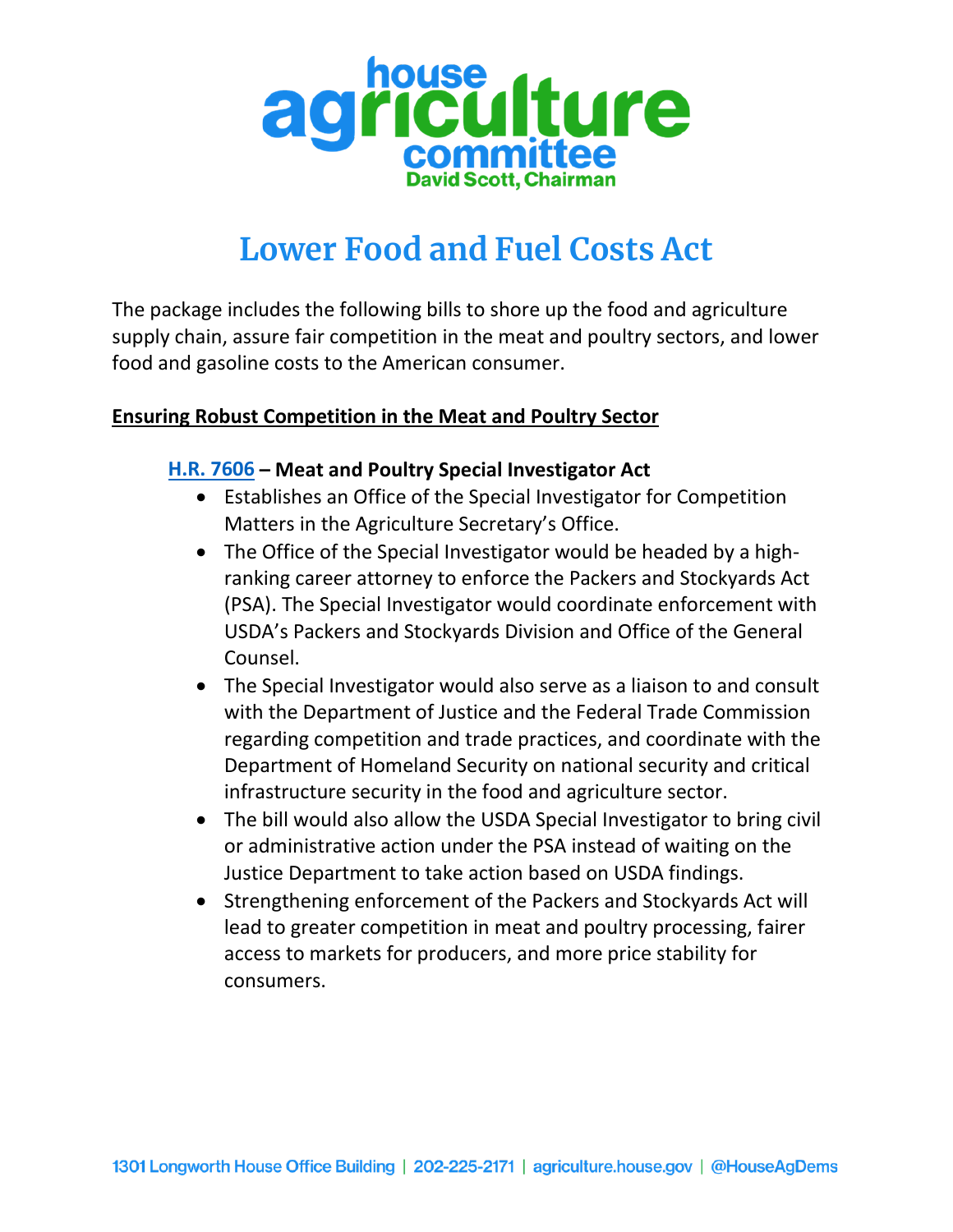#### **Lowering Costs at the Grocery Store by Lowering Costs for Farmers**

# **[H.R. 7764](https://www.congress.gov/bill/117th-congress/house-bill/7764?q=%7B%22search%22%3A%5B%227764%22%2C%227764%22%5D%7D&s=4&r=1) – To direct the Secretary of Agriculture to provide additional payments under the Environmental Quality Incentives Program for implementation of nutrient management practices**

- As producers across the country face skyrocketing fertilizer prices, we must help producers reduce their input costs so planting decisions are not impacted.
- With planning and purchases for next spring's planting season happening in just a few months, we want to ensure that producers have additional assistance as they make decisions for the 2023 crop season this fall.
- The bill would provide additional assistance to specialty and row crop producers who undertake USDA Natural Resources Conservation Service practice standards to more efficiently use fertilizers, do soil testing, or seek out other sources of plant nutrients.

# **[H.R. 2518](https://www.congress.gov/bill/117th-congress/house-bill/2518?q=%7B%22search%22%3A%5B%222518%22%2C%222518%22%5D%7D&s=3&r=2) – PRECISE Act - Producing Responsible Energy and Conservation Incentives and Solutions for the Environment**

- We need to be encouraging precision agriculture to help farmers use fewer resources and use them smarter, with less impact on the environment.
- Expanding access to precision agriculture technology is critical now, as we face climate change and fertilizer costs that have doubled or almost tripled.
- An increased EQIP cost share will make precision agriculture practices more accessible to all producers.
- This bill includes up to a 90% loan guarantee in the Conservation Loan Program for precision agriculture activities and technology.
- The bill explicitly states precision agriculture eligibility in Environmental Quality Incentive Program (EQIP) and Conservation Stewardship Program.
- The bill allows a producer who receives payments under EQIP to also receive a conservation loan guarantee.
- The bill allows up to a 90 percent cost share for precision agriculture under EQIP.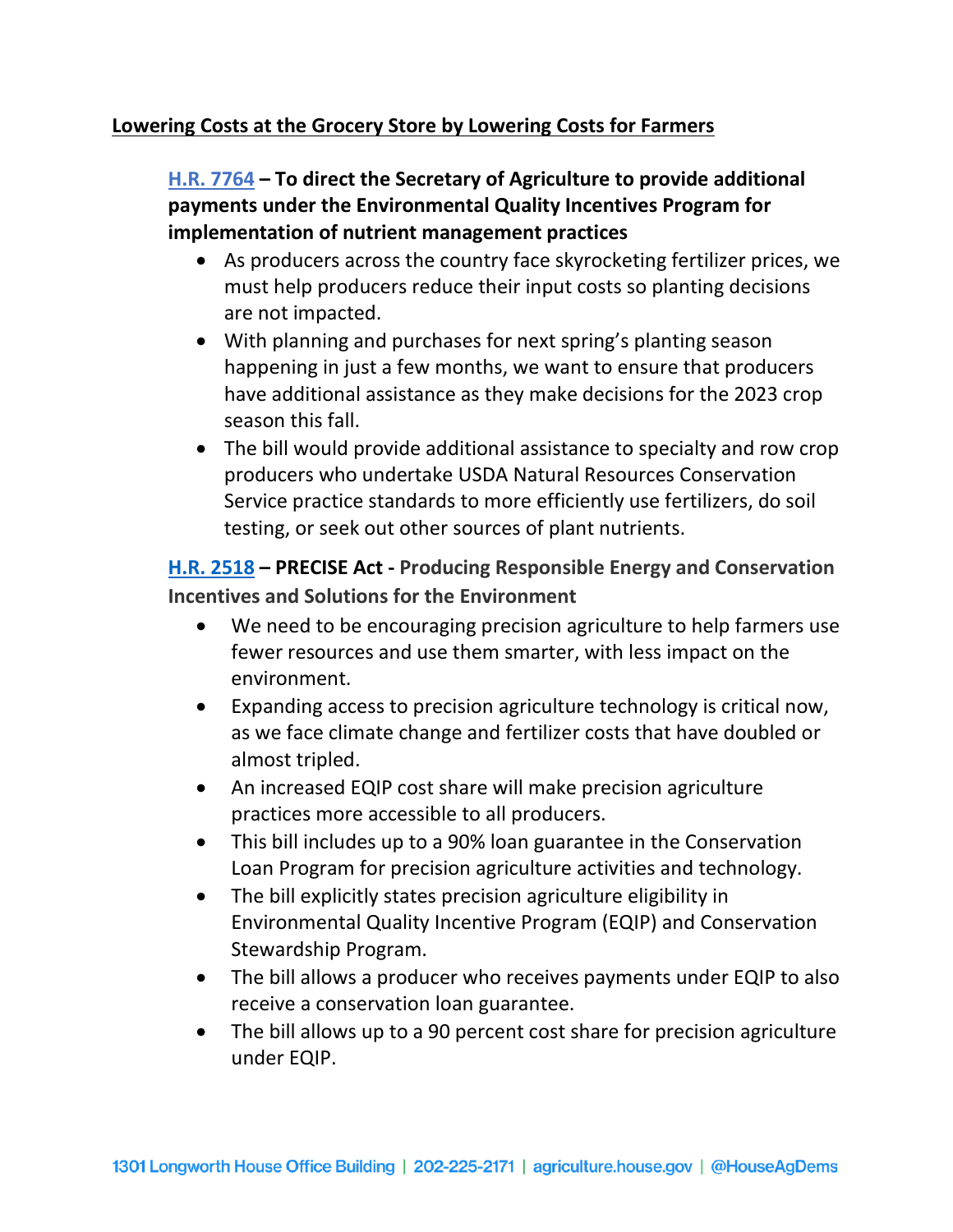• Finally, the bill requires the Secretary of Agriculture to prioritize the use of third-party providers for soil health planning technical assistance.

## **Empowering Farmers to Help Provide Fuel Choices and Lower Prices at the Pump**

#### **[H.R. 1542](https://www.congress.gov/bill/117th-congress/house-bill/1542?s=1&r=8) – Renewable Fuel Infrastructure Investment and Market Expansion Act of 2021**

- The biofuels infrastructure provisions would help to deploy additional storage and dispensing equipment to ensure that higher ethanol blends and other biofuels are more readily available across the country.
- Similar portions of H.R. 1542 were included in the House-passed Build Back Better legislation.
- Further use of biofuels will reduce prices at the pump for all Americans and increase the supply of fuel available.
- Biofuels adoption and investment helps reduce our reliance on foreign oil and the supply shocks facing our gasoline supply while also bolstering a revenue stream for farmers across the country.

## **[H.R. 4410](https://www.congress.gov/bill/117th-congress/house-bill/4410?q=%7B%22search%22%3A%5B%22%22%5D%7D&s=1&r=5) – Year-Round Fuel Choice Act of 2021**

- Builds on a recent Biden Administration action allowing voluntary year-round sale of gasoline containing 15 percent ethanol, known as E-15 or Unleaded 88.
- Reduces the price at the pump for American drivers by giving consumers the choice to purchase a fuel that is substantially cheaper than standard gasoline.
- Does not mandate the production, sale, or use of E-15/Unleaded 88.

#### **Strengthening the Food Supply Chain**

## **[H.R. 7675](https://www.congress.gov/bill/117th-congress/house-bill/7675?s=1&r=1) – Strengthening the Agriculture and Food Supply Chain Act**

• Breakdowns and bottlenecks in the food and agriculture supply chain, resulting from the COVID-19 pandemic, have been well documented and have caused significant losses and concerns to our agricultural constituents. These supply chain challenges are global and complex.